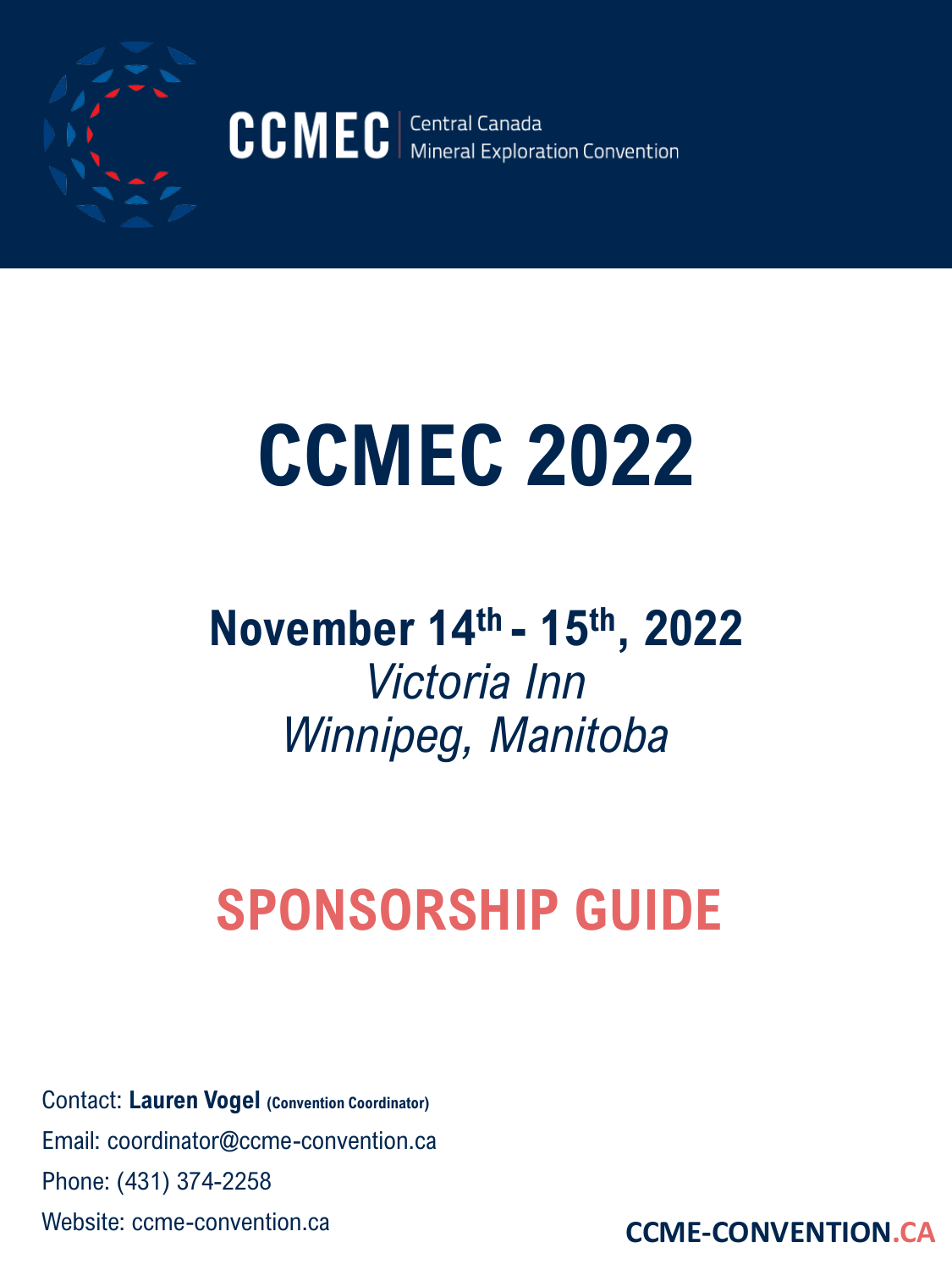

#### **CCMEC 2022**

#### **November 14th-15th, 2022**

CCMEC is very pleased to be back following a two-year postponement to eagerly reconnect once again with all stakeholders. The previous successful conventions would not have been possible without the support and participation of our sponsors, exhibitors, speakers, and delegates investing their time and effort to the initiative.

The vision for CCMEC is to be one of the international conventions of choice, which will establish central Canada as a global centre for exploration and mining.

In focussing on bringing investment to central Canada by facilitating direct links between prospectors, companies, government, academia, Indigenous communities, and investors, the convention will showcase our region's rich mineral endowment from critical minerals to precious metals and everything in between, while highlighting innovation and advancements in the sector.

Sponsorship support is key to hosting a great convention, and we are pleased to invite you to participate in CCMEC 2022. The provided guide details a variety of sponsorship levels to enhance your company's profile and acknowledge your generous contributions.

We look forward to seeing you in November!

- CCMEC Committee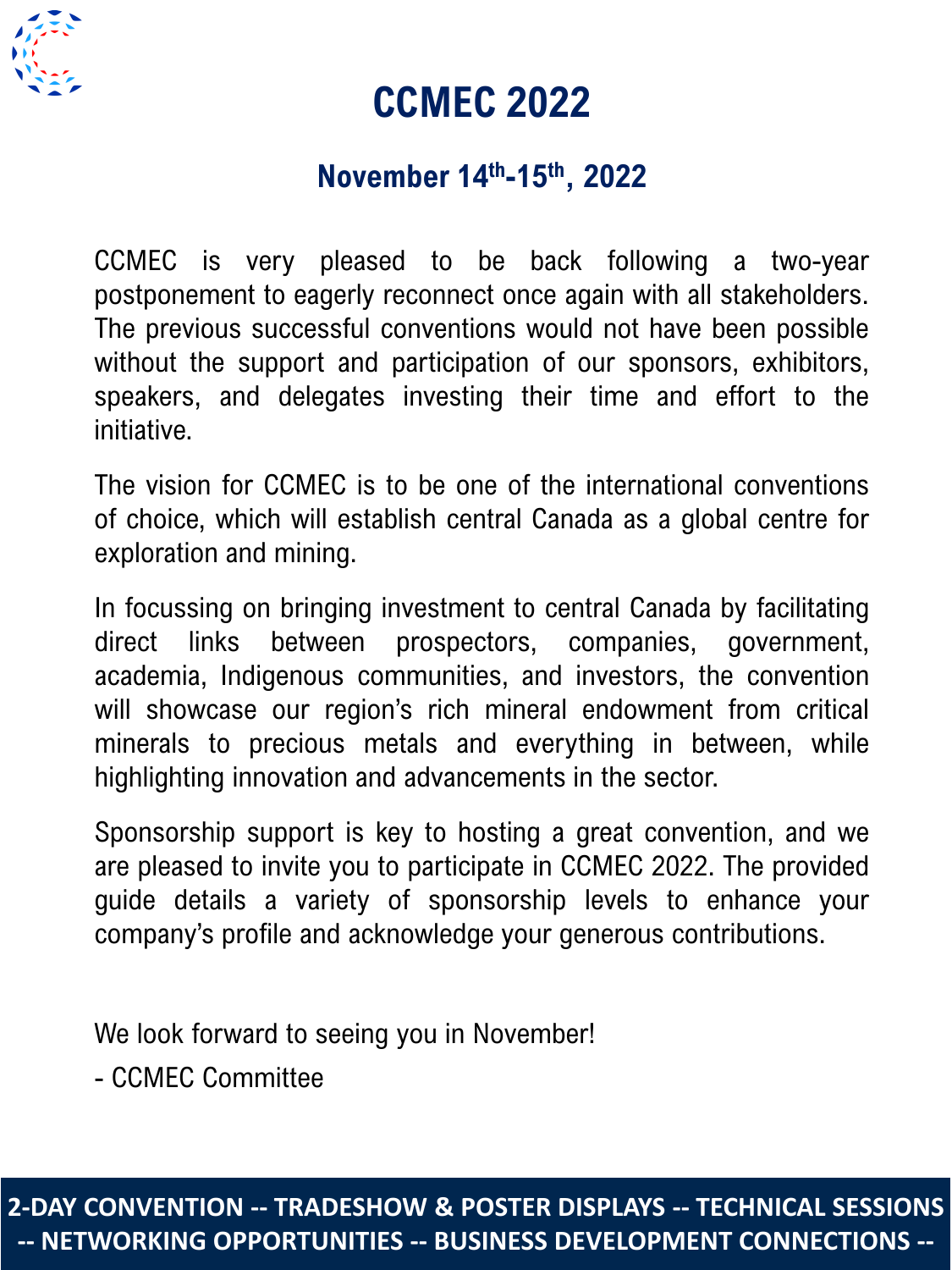

## **SPONSORSHIP LEVELS**

To discuss your sponsorship opportunities please direct all inquiries to: Lauren Vogel at [coordinator@ccme-convention.ca](mailto:coordinator@ccme-convention.ca) or by phone at (431) 374-2258

| Exclusive<br><b>DIAMOND</b><br>\$20,000 | $\checkmark$ Opportunities to bring greetings at opening ceremonies<br>$\checkmark$ Opportunity to introduce the keynote speaker<br>✓ Company logo on delegate bags<br>Complementary Exhibitor Booth (Double size)<br>$\checkmark$ Preferred location in Exhibitor booth<br>$\checkmark$ Complimentary convention registrant passes (8)<br>← ALL "GOLD" LEVEL RECOGNITION |
|-----------------------------------------|---------------------------------------------------------------------------------------------------------------------------------------------------------------------------------------------------------------------------------------------------------------------------------------------------------------------------------------------------------------------------|
| <b>GOLD</b><br>\$10,000                 | $\checkmark$ Signage at delegate registration<br>$\checkmark$ Opportunity for branded merchandise in delegate bag<br>$\checkmark$ Complimentary convention registrant passes (5)<br>√ ALL "SILVER" LEVEL RECOGNITION                                                                                                                                                      |
| <b>SILVER</b><br>\$5,000                | $\checkmark$ Signage at delegate registration<br>$\checkmark$ Opportunity for branded merchandise in delegate bag<br>$\checkmark$ Complimentary convention registrant passes (3)<br>√ ALL "COPPER" LEVEL RECOGNITION                                                                                                                                                      |
| <b>COPPER</b><br>\$2,500                | $\checkmark$ Verbal Recognition at opening ceremonies<br>$\checkmark$ Complementary Exhibitor Booth<br>$\checkmark$ Complimentary convention registrant passes (2)<br>√ ALL "LITHIUM" LEVEL RECOGNITION                                                                                                                                                                   |
| <b>LITHIUM</b><br>\$1,500               | $\checkmark$ Verbal Recognition at opening ceremonies<br>$\checkmark$ Complementary Exhibitor Booth<br>$\checkmark$ Complimentary convention registrant passes (1)                                                                                                                                                                                                        |
| Limited<br><b>LUNCH</b><br>\$7,500      | $\checkmark$ Recognition at luncheon event<br>$\checkmark$ Opportunity to place brochure at each place setting at Lunch<br>$\checkmark$ Complimentary convention registrant passes (3)<br>← ALL "GOLD" LEVEL RECOGNITION                                                                                                                                                  |
| <b>BREAKS</b><br>\$3,500                | ✓ Signage at All Coffee Breaks with logo<br>$\checkmark$ Complimentary convention registrant passes (2)<br>✓ ALL "COPPER" LEVEL RECOGNITION                                                                                                                                                                                                                               |